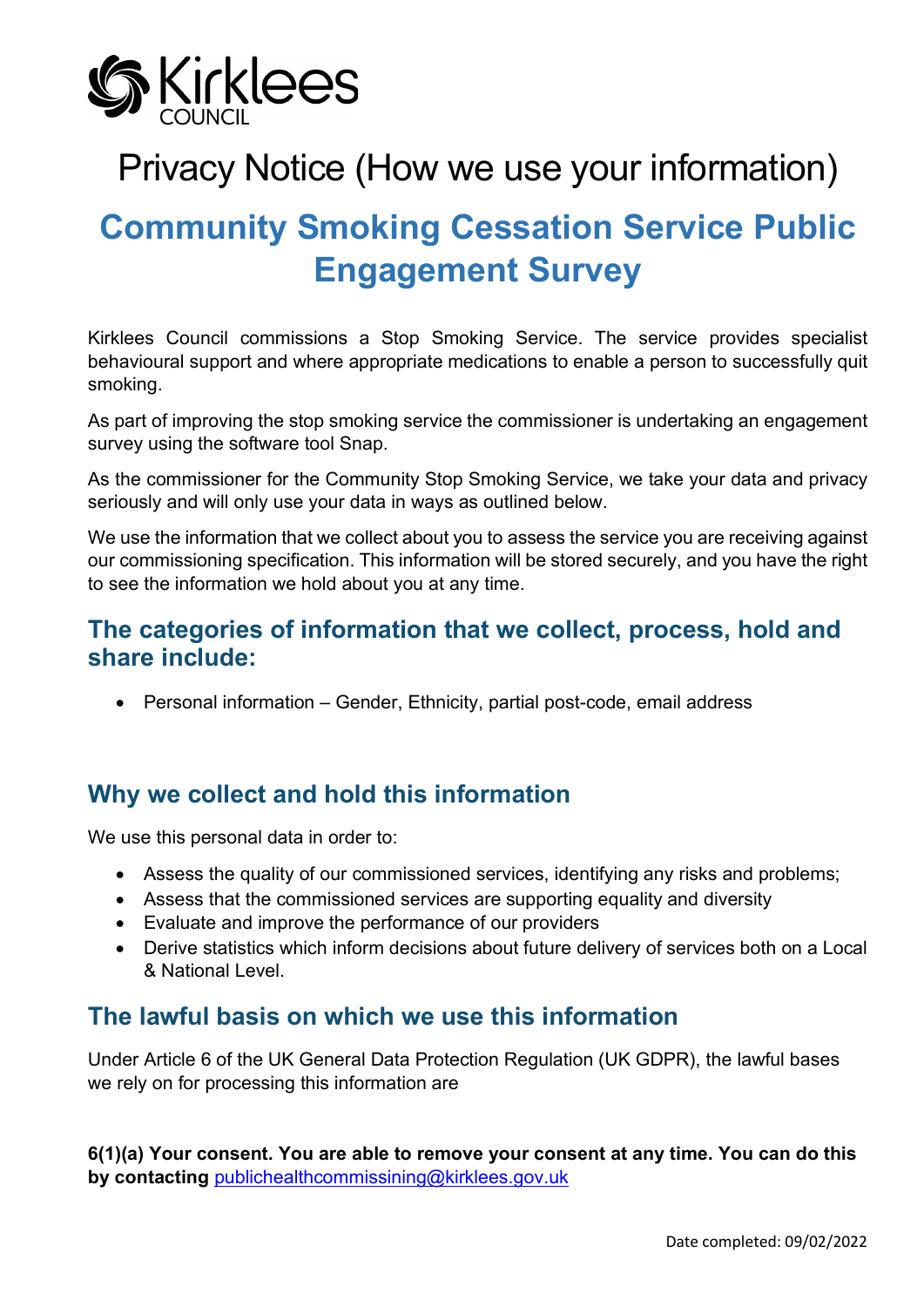

Consent is used if the participant of the survey wishes to be entered into an optional draw to win one of 3 x £20 Love to shop vouchers. A winner will be chosen at random and notified within 2 working days of the end of the survey deadline

#### **6(1)(e) We need it to perform a public task.**

This legal basis covers the rest of the engagement survey.

These legal bases are underpinned by acts of legislation that dictate what actions can and should be taken by local authorities. This includes, but may not be limited to:

• Health and Social Care Act 2015

In order to do this work, we also need to collect some special category data (Ethnicity). This is personal data that needs more protection because it is sensitive. Under Article 9 of the UK General Data Protection Regulation (UK GDPR), the lawful bases we rely on for processing special category information are:

#### **9(2)(i) Public health (with a basis in law)**

### **How we store your personal information**

Your information is safely stored within the software Snap Surveys and on Kirklees Council Shared drive.

The public task information we will keep for 3 years in line with the Public Health retention period.

The consent for details for voucher winners will be deleted within 30 days of winner allocation. We will then dispose your information by removing it from the shared drive manually.

## **Who we may share your information with**

We may sometimes share the information we have collected about you where it is necessary, lawful and fair to do so. In each case we will only share the minimum amount of information, only when required, for the following reasons:

- To manage local authority performance;
- To administer and allocate funding;
- To identify and encourage good practice.

# **Your data protection rights**

Under data protection law, you have a number of rights, including the right to have your records rectified and the right to ask for access to all the information the Council holds about you. These rights are listed in more detail on [Kirklees Council's data protection rights page.](https://www.kirklees.gov.uk/beta/information-and-data/general-data-protection-regulation.aspx)

You are not required to pay any charge for exercising your rights. If you make a request, we have one month to respond to you.

Please contact us at **Data.protection@kirklees.gov.uk** if you wish to make a request.